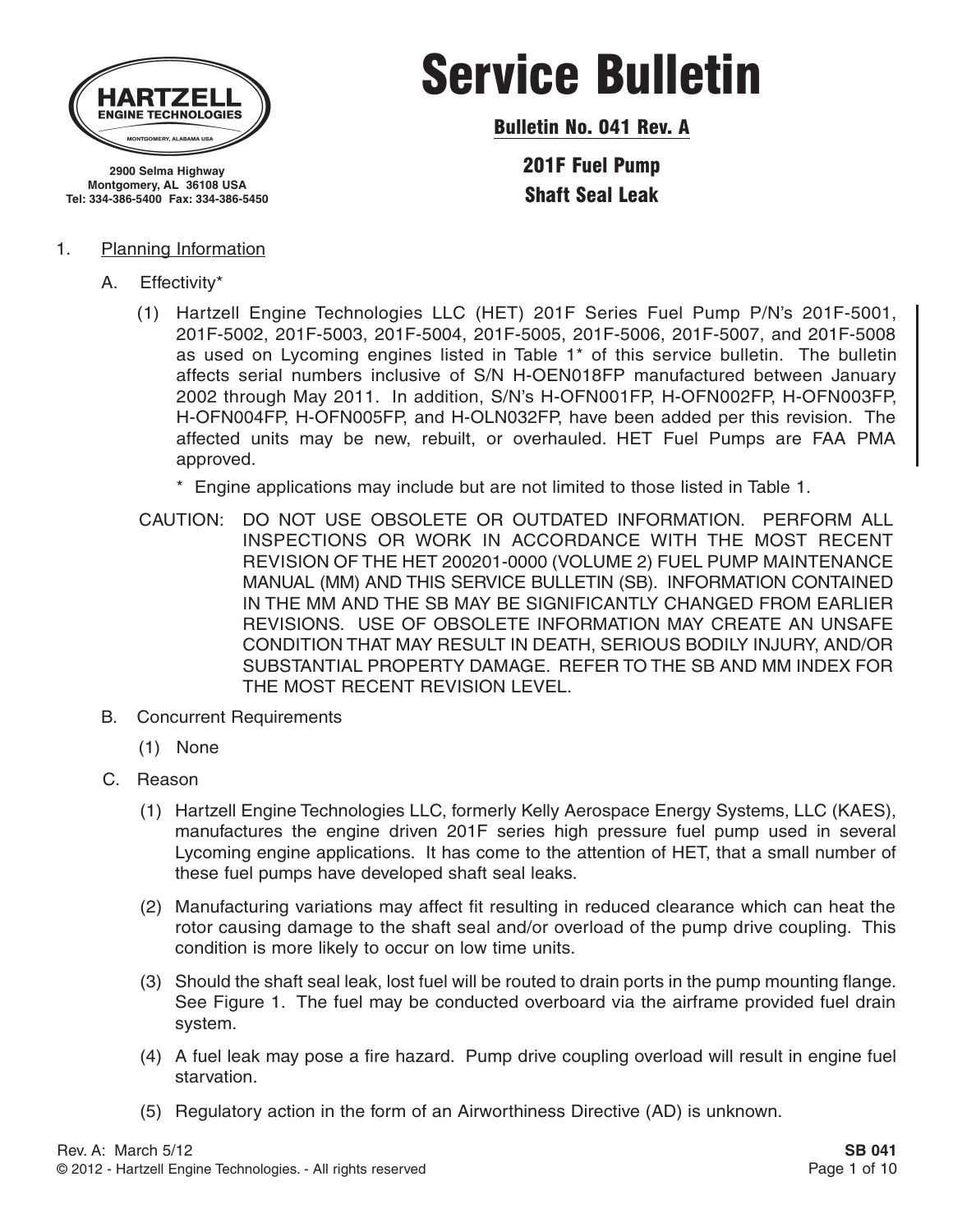### Bulletin No. 041 Rev. A

### 201F Fuel Pump Shaft Seal Leak

#### D. Description

(1) This Service Bulletin is being issued to mandate an inspection and provide test instructions to determine if the affected HET fuel pump leaks as a result of a damaged shaft seal. In addition, a corrective action is provided should a leak be discovered. The corrective action requires return of the fuel pump to HET for repair or replacement as necessary.

#### E. Compliance

- (1) All affected fuel pumps, **before further flight** or installation:
	- (a) Perform fuel pump Identification in accordance with the Accomplishment Instructions.
		- 1 If time in service (TIS) is less than fifty (50) hours, the fuel pump must be returned to HET in accordance with the Corrective Action portion of the Accomplishment Instructions.
		- 2 If TIS is equal to or greater than fifty (50) hours, perform Inspection in accordance with the Accomplishment Instructions (Testing/Terminating Action still required).
- (2) If TIS is equal to or greater than fifty (50) hours and less than one hundred (100) hours since installation, within fifty (50) hours TIS from (date of publication) or next annual inspection, whichever occurs first, perform the Testing/Terminating Action procedure in accordance with the Accomplishment Instructions.
- (3) If TIS is equal to or greater than one hundred (100) hours since installation, within one hundred (100) hours TIS from (date of publication) or next annual inspection, whichever occurs first, perform the Testing/Terminating Action procedure in accordance with the Accomplishment Instructions.
- F. Approval
	- (1) FAA approval has been obtained on technical data in this publication that affects type design.
- G. Manpower
	- (1) Negligible for Identification and Inspection.
	- (2) Up to two hours labor for gaining access and Return to Service.\*
	- (3) Up to one (1) hour labor for Testing/Terminating Action.\*
		- \* Per engine if used on twin engine aircraft.

### H. References

- (1) HET 200201-0000 (Volume 2) fuel pump Overhaul & Maintenance Manual.
- (2) Aircraft maintenance manual (as applicable).
- (3) Lycoming engine Service Instructions or maintenance manual (for applicable model).
- I. Other Publications Affected
	- (1) None
- J. Weight and Balance
	- (1) Not affected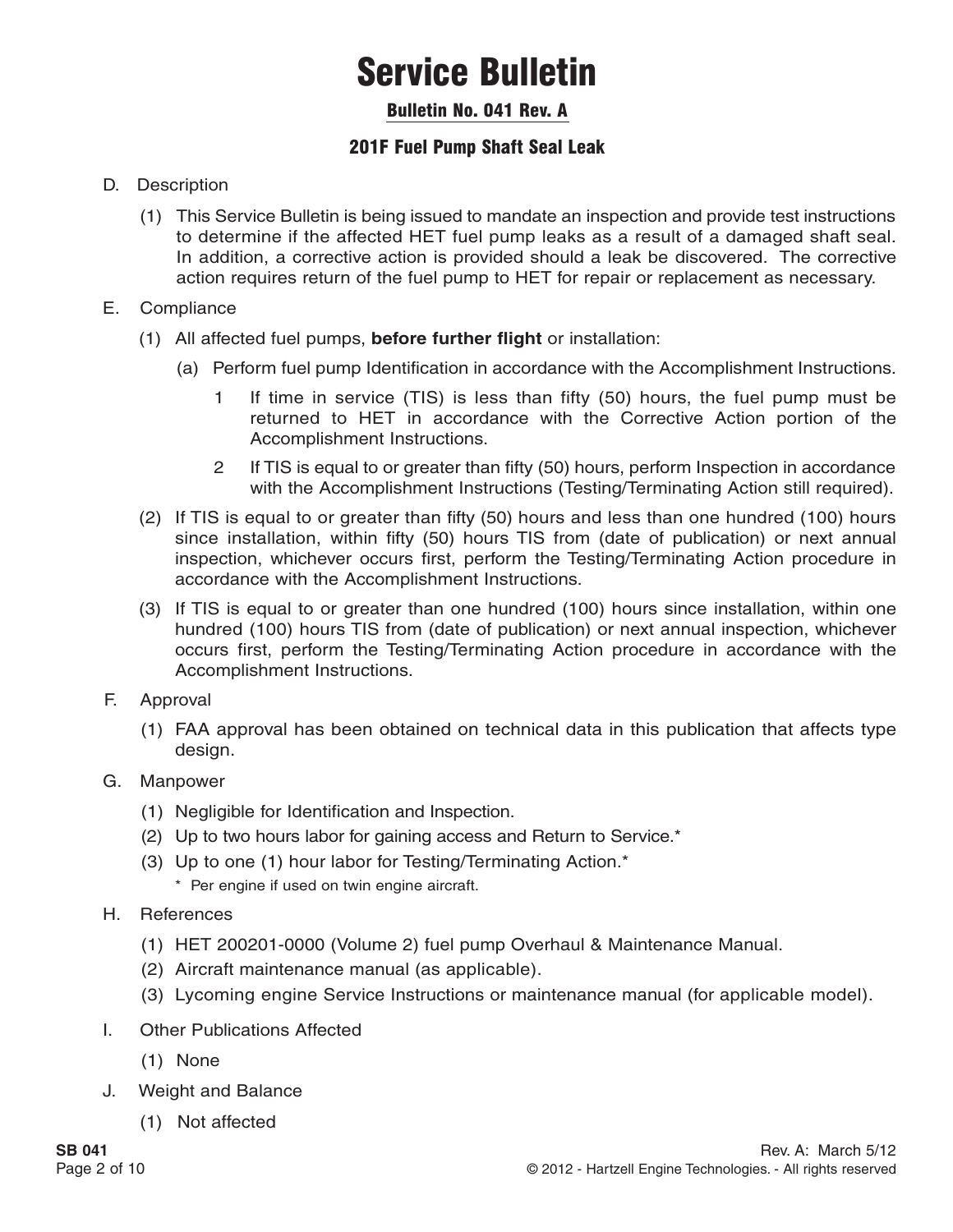Bulletin No. 041 Rev. A

### 201F Fuel Pump Shaft Seal Leak

#### 2. Material Information\*

(As applicable to engine application.)

| A. New P/N | Description                   | Qty.                    |
|------------|-------------------------------|-------------------------|
| 201F-5001  | 201F Fuel Pump, Engine Driven | $(1)$ A/R <sup>**</sup> |
| 201F-5002  | 201F Fuel Pump, Engine Driven | $(1)$ A/R <sup>**</sup> |
| 201F-5003  | 201F Fuel Pump, Engine Driven | $(1)$ A/R <sup>**</sup> |
| 201F-5004  | 201F Fuel Pump, Engine Driven | $(1)$ A/R <sup>**</sup> |
| 201F-5005  | 201F Fuel Pump, Engine Driven | $(1)$ A/R <sup>**</sup> |
| 201F-5006  | 201F Fuel Pump, Engine Driven | $(1)$ A/R <sup>**</sup> |
| 201F-5007  | 201F Fuel Pump, Engine Driven | $(1)$ A/R <sup>**</sup> |
| 201F-5008  | 201F Fuel Pump, Engine Driven | $(1)$ A/R <sup>**</sup> |

- \* Additional airframe or engine parts may be required to support this service bulletin. These parts, if required, must be obtained from the airframe or engine manufacturer.
- \*\* Part may be new, rebuilt, overhauled, or repaired as determined by compliance type.
- 3. Accomplishment Instructions
- WARNING THIS PROCEDURE MUST BE PERFORMED BY COMPETENT AND QUALIFIED PERSONNEL WHO ARE FAMILIAR WITH ENGINE AND AIRFRAME MAINTENANCE THAT IS SPECIFIC TO THE ENGINE FUEL SYSTEM. FAILURE TO DO SO MAY RESULT IN ECONOMIC LOSS, EQUIPMENT DAMAGE, AND/OR PHYSICAL INJURY.
- CAUTION 1 DO NOT USE OBSOLETE OR OUTDATED INFORMATION. PERFORM ALL INSPECTIONS OR WORK IN ACCORDANCE WITH THE MOST RECENT REVISION OF THIS SERVICE BULLETIN AND THE APPLICABLE AIRCRAFT, ENGINE AND/OR HET 200201-0000 (VOLUME 2) MAINTENANCE MANUAL. INFORMATION CONTAINED IN THESE MANUALS OR THIS SERVICE BULLETIN MAY BE SIGNIFICANTLY CHANGED FROM EARLIER REVISIONS. FAILURE TO COMPLY WITH THE SERVICE BULLETIN OR THE USE OF OBSOLETE INFORMATION MAY CREATE AN UNSAFE CONDITION THAT MAY RESULT IN DEATH, SERIOUS BODILY INJURY, AND/OR SUBSTANTIAL PROPERTY DAMAGE. REFER TO THE APPLICABLE AIRCRAFT, LYCOMING, AND/OR THE HET 200201-0000 (VOLUME 2) MAINTENANCE MANUAL INDEX FOR THE MOST RECENT REVISION LEVEL OF THE PUBLICATION.
- CAUTION 2 DO NOT DEPEND ON THIS SERVICE BULLETIN FOR GAINING ACCESS TO THE AIRCRAFT OR ENGINE. ACCESS REQUIRES THE USE OF THE APPLICABLE MANUFACTURER'S MAINTENANCE MANUALS OR SERVICE INSTRUCTIONS. IN ADDITION, ANY PREFLIGHT OR IN FLIGHT OPERATIONAL CHECKS REQUIRE USE OF THE APPROPRIATE AFM OR POH.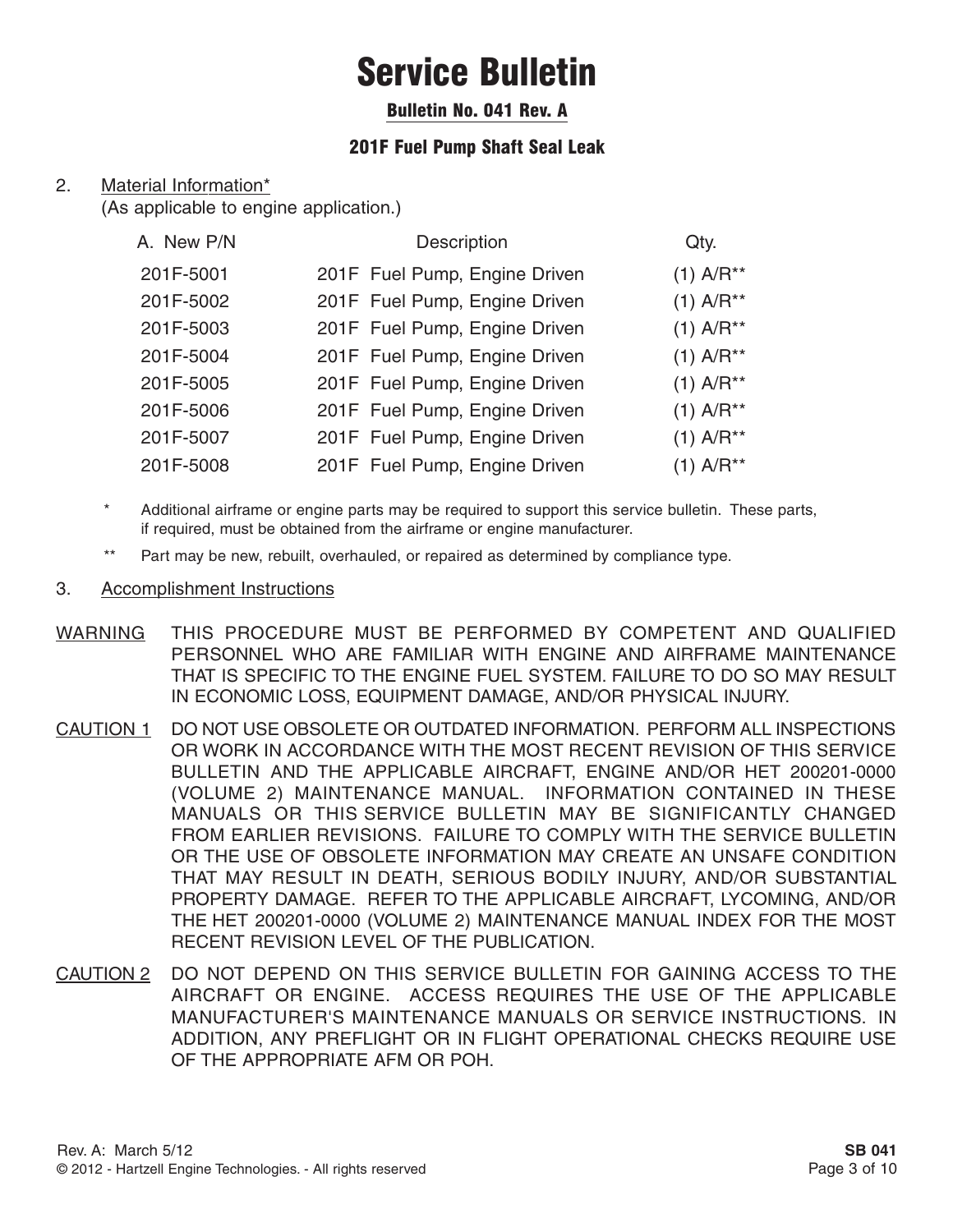### Bulletin No. 041 Rev. A

### 201F Fuel Pump Shaft Seal Leak

#### A. Identification

- (1) If positive identification of the fuel pump installation can be made through the aircraft paperwork, continue with 3.A.(4)(a). If positive identification of the fuel pump cannot be made, continue with this instruction.
- (2) Access the aircraft engine driven fuel pump in accordance with the instructions in the applicable engine service instructions and aircraft maintenance manual.
- (3) Remove the cowling from the engine and locate the high pressure fuel pump on the particular model engine you are inspecting.
- (4) Locate the data tag on the fuel pump and determine if the unit is a fuel pump made by HET (formerly Kelly Aerospace).
	- (a) If the unit is NOT an HET (formerly Kelly Aerospace) 201F fuel pump, proceed to section 3.E for return to service.
	- (b) If the unit IS an HET (formerly Kelly Aerospace) 201F series fuel pump, proceed with Compliance.
- B. Inspection
- CAUTION: AN EXISTING FUEL LEAK WILL BE NOTICED AS BLUE OR BLUE GREEN STAINING IN THE VICINITY OF THE DRAIN PORT AND EXTENDING ONTO THE LOWER COWLING OR DRIPPING FROM THE DRAIN PORT. SHOULD ABNORMAL STAINING OR ANY FUEL LEAKAGE BE NOTICED, REGARDLESS OF REASON OR FUEL PUMP MAKE, MODEL, OR MANUFACTURER, THE CAUSE SHOULD BE INVESTIGATED. IF AUTO GAS IS BEING USED, NO STAINS MAY BE APPARENT. IN SUCH CASES, LEAK DETECTION MUST BE VISUALLY OBSERVED AS LIQUID AT THE OVERBOARD FUEL DRAIN
	- (1) Inspect for fuel leakage from the fuel pump overboard drain. As some aircraft may put several drains together, leakage indication may not be caused by the fuel pump. To confirm that the fuel pump has a leak, the following must be accomplished:
		- (a) In a secure area, turn on electrical power, set fuel selector to fullest tank, and place the mixture in idle cutoff (ICO).
		- (b) Engage the fuel boost pump or auxiliary fuel pump and check for a positive indication of fuel pressure.
		- (c) Observe the overboard drain for fuel leakage. If leaking, turn off immediately.
		- (d) Most fuel pump overboard drains are located on the bottom cowl near the firewall. However, check with the specific AFM, POH, or maintenance manual for the aircraft for proper location.
		- (e) If a leak is found, stop aircraft operations immediately. The 201F fuel pump must be removed and returned to HET for repair or replacement before further flight. Proceed to section 3.D.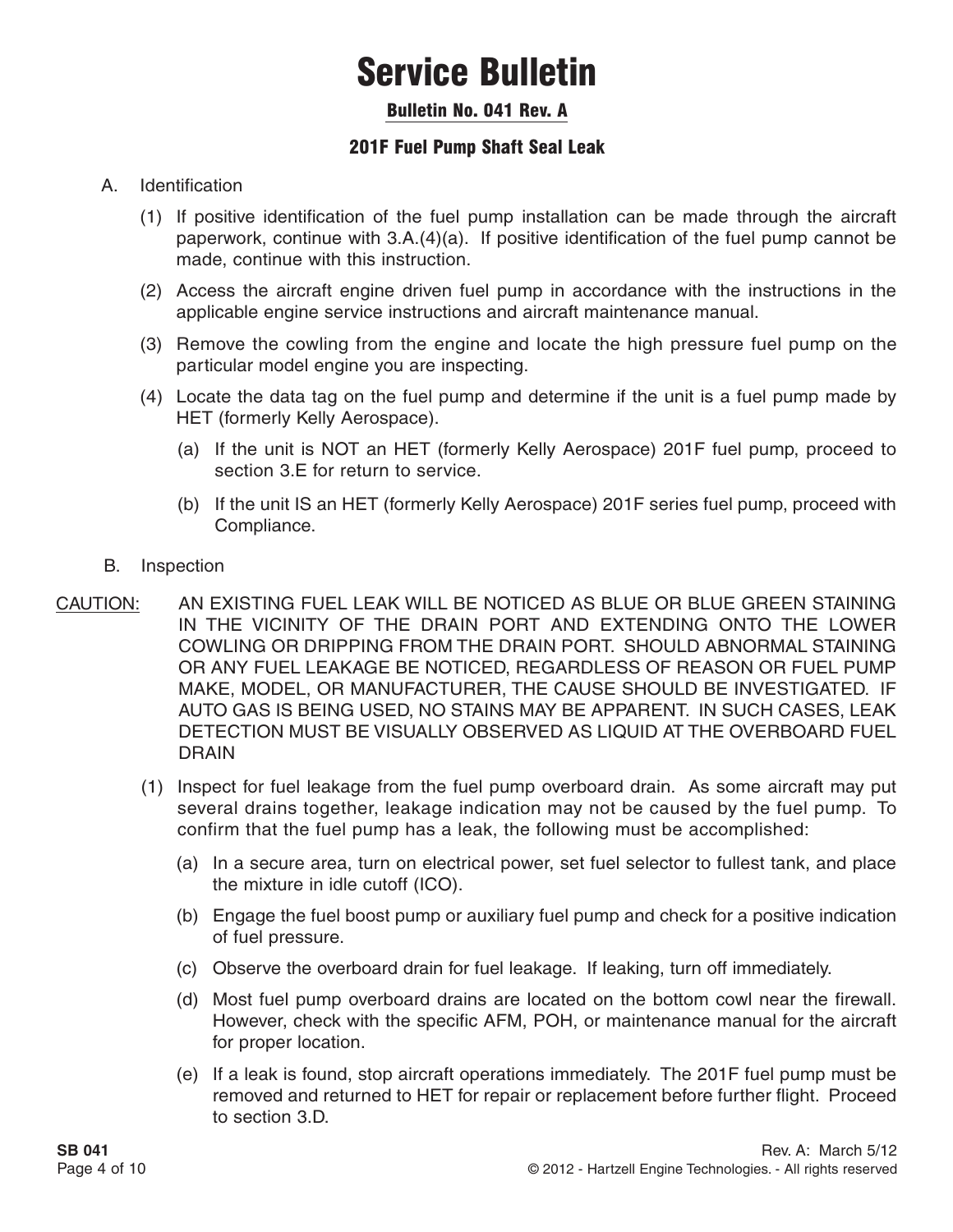### Bulletin No. 041 Rev. A

### 201F Fuel Pump Shaft Seal Leak

- (f) If no leak is found, proceed to section 3.C. for Testing/Terminating Action. If Testing/ Terminating Action can not be completed immediately, proceed to section 3.E.4 for return to service. Testing/Terminating Action may be completed at a later time in accordance with the Compliance in this Service Bulletin.
- CAUTION WHEN HANDLING FUEL, USE ALL PRECAUTIONS NECESSARY TO CONTAIN ANY SPILLED OR LEAKED FUEL AND LIMIT ACCESS TO ANYONE NOT ASSIGNED THE TASK OF THE TEST PROCEDURES HEREIN. DO NOT LOCATE THE AIRCRAFT BEING TESTED NEAR OPEN FLAME, HEAT SOURCES, ELECTRICAL SPARKS OR OTHER IGNITION SOURCES. FAILURE TO FOLLOW THESE PRECAUTIONS MAY CREATE AN UNSAFE CONDITION THAT MAY RESULT IN DEATH, SERIOUS BODILY INJURY, AND/OR SUBSTANTIAL PROPERTY DAMAGE.
	- C. Testing/Terminating Action
		- (1) An operational leak test is required as a terminating action.
- WARNING GROUND OPERATION OF AN AIRCRAFT MUST BE PERFORMED BY COMPETENT AND QUALIFIED PERSONNEL WHO ARE FAMILIAR WITH PERFORMING ENGINE AND AIRCRAFT OPERATIONAL RUN-UP AND ARE CAPABLE OF SELECTING A SUITABLE AREA FOR TESTING. FAILURE TO DO SO MAY RESULT IN DEATH, SERIOUS BODILY INJURY, AND/OR SUBSTANTIAL PROPERTY DAMAGE.
	- (2) Perform an operational leak test per the following:
		- (a) If not previously done, access the aircraft fuel pump in accordance with the applicable engine service instructions and/or aircraft maintenance manual.
		- (b) Locate the fuel pump overboard drain line connection on the mounting flange and disconnect the aircraft overboard fuel drain line from the fitting. See Figure 1.
		- (c) Plug the aircraft overboard drain line (at pump) with a suitable plug and secure the line to prevent movement.
		- (d) Obtain a clean (preferably clear), heat resistant, flexible tube of suitable size to place on the fuel pump overboard drain line fitting. The tubing must be long enough to extend from the fuel pump to a point outside of the cowling.
		- (e) Route and secure the tubing from the fuel pump to a location outside of the cowling area. Routing should avoid heat or electrical sources and sharp turns. When securing, do not pinch the line closed.
		- (f) Perform a static engine run-up per the applicable aircraft AFM or POH, aircraft maintenance manual, and/or engine service instructions.
		- (g) After engine shut down, observe the ground under the temporary drain location for fuel leakage indication.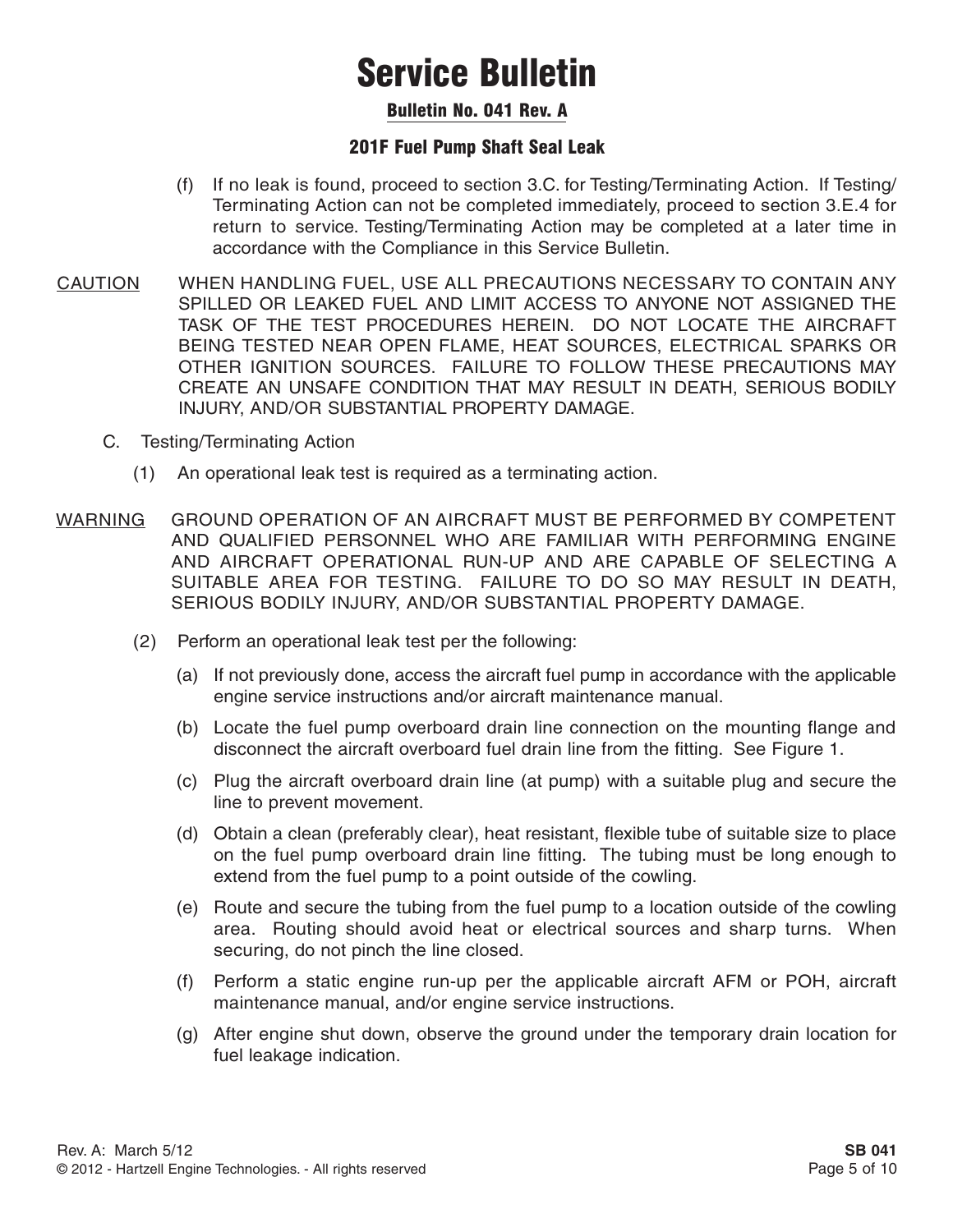### Bulletin No. 041 Rev. A

### 201F Fuel Pump Shaft Seal Leak

- (h) Allow engine to cool down sufficiently for work to proceed.
- (i) Remove the temporary drain line from pump drain fitting and check for evidence of fuel in the line.
- (j) Place your finger on the drain line fitting installed in fuel pump and check for the presence of fuel.
- (k) If a leak is detected in the line or fitting, remove the fuel pump and proceed to 3.D.
- (l) If no leak is detected, remove the temporary fuel drain line and methods of security. Remove plug from overboard drain line, and re-attach the line to the fuel pump fitting. Consult the engine or aircraft service manuals for proper torque. Proceed to 3.E for return to service.
- D. Corrective Action:
- (1) To correct a leakage condition in the fuel pump, it is necessary to send the fuel pump back to the HET factory. Remove and retain all of the engine or airframe supplied fittings from the fuel pump prior to return. **(HET cannot return fittings to the customer.)**
- (2) Forward the affected fuel pump to the HET factory per the instructions contained in Appendix 1 - Commercial Assistance found at the the end of this service bulletin.
	- (a) Upon receipt of the replacement pump, proceed to "Return to Service" 3.E.(1).
- E. Return to Service
	- (1) Install the fuel pump on the aircraft engine as prescribed in the latest revision of the aircraft or engine maintenance manual or service instructions.
	- (2) Perform the recommended fuel pump functional tests in accordance with the appropriate aircraft maintenance manual, engine service instructions, and per operational test in the AFM or POH.
	- (3) Using the applicable aircraft and engine manufacturer's maintenance manuals of the latest revision, install any portion of the aircraft that was removed to gain access.
	- (4) The aircraft may be returned to service after making a logbook entry to indicate completion of this Service Bulletin as applicable:
		- (a) Inspection and noting the TIS limit for Testing/Terminating Action.
		- (b) Testing/Terminating Action.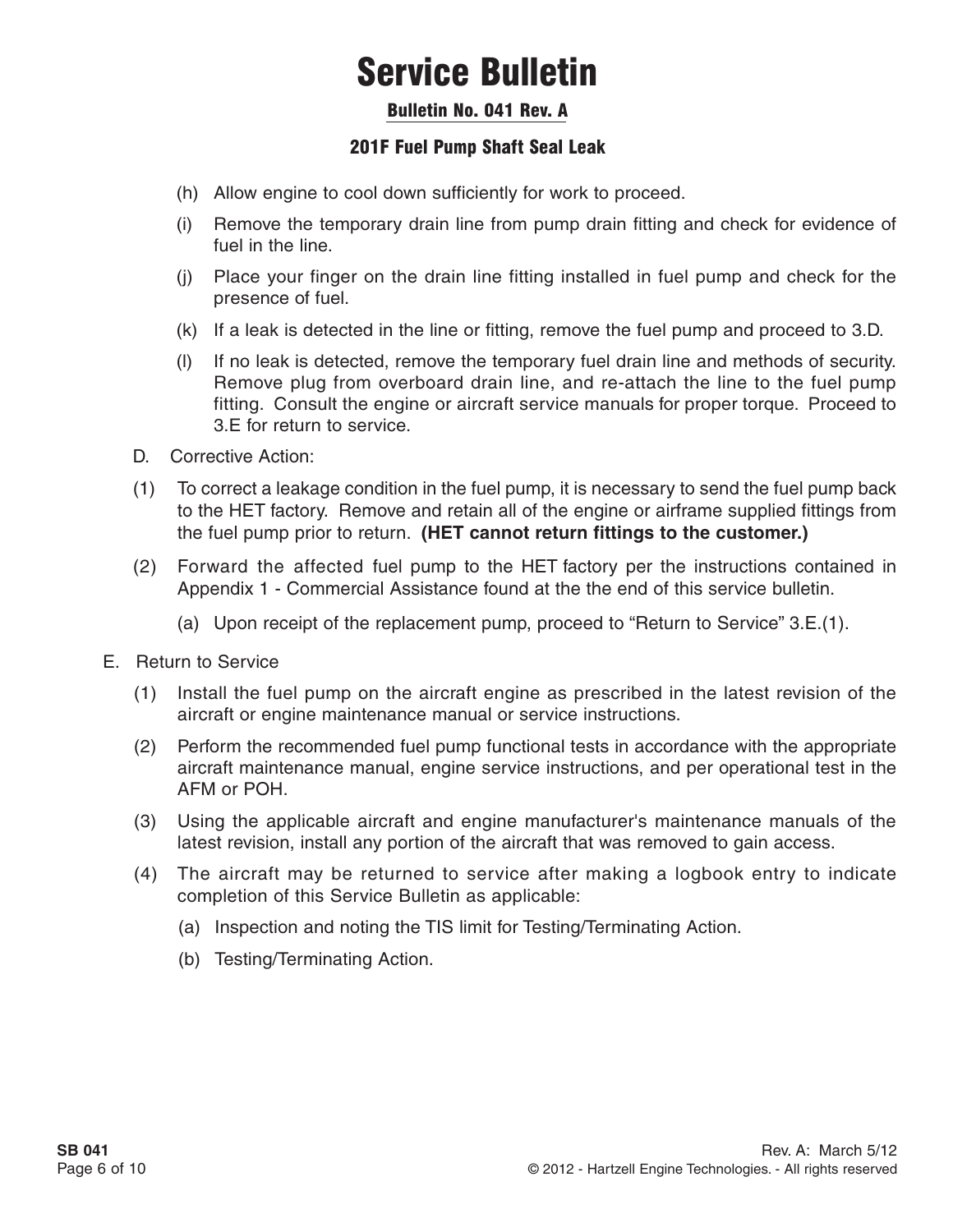### Bulletin No. 041 Rev. A

### 201F Fuel Pump Shaft Seal Leak

### 4. Contact Information

- A. All communications regarding this Service Bulletin, must be placed either through Hartzell Engine Technologies Technical Support at (888) 461-6077 or via Fax (334) 386-5450. For the Warranty department, (334) 386-5441.
- B. Written communications must be placed through Hartzell Engine Technologies Technical Support, 2900 Selma Highway, Montgomery, AL 36108, USA.
- C. If E-mail communication is desired, go to our website:http://www.hartzellenginetech.com and select "contact" and follow the instructions.
- D. If returning the fuel pump for repair or replacement, return to:

Hartzell Engine Technologies LLC 2900 Selma Highway Montgomery, AL 36108, USA.

Attention: Warranty / SB 041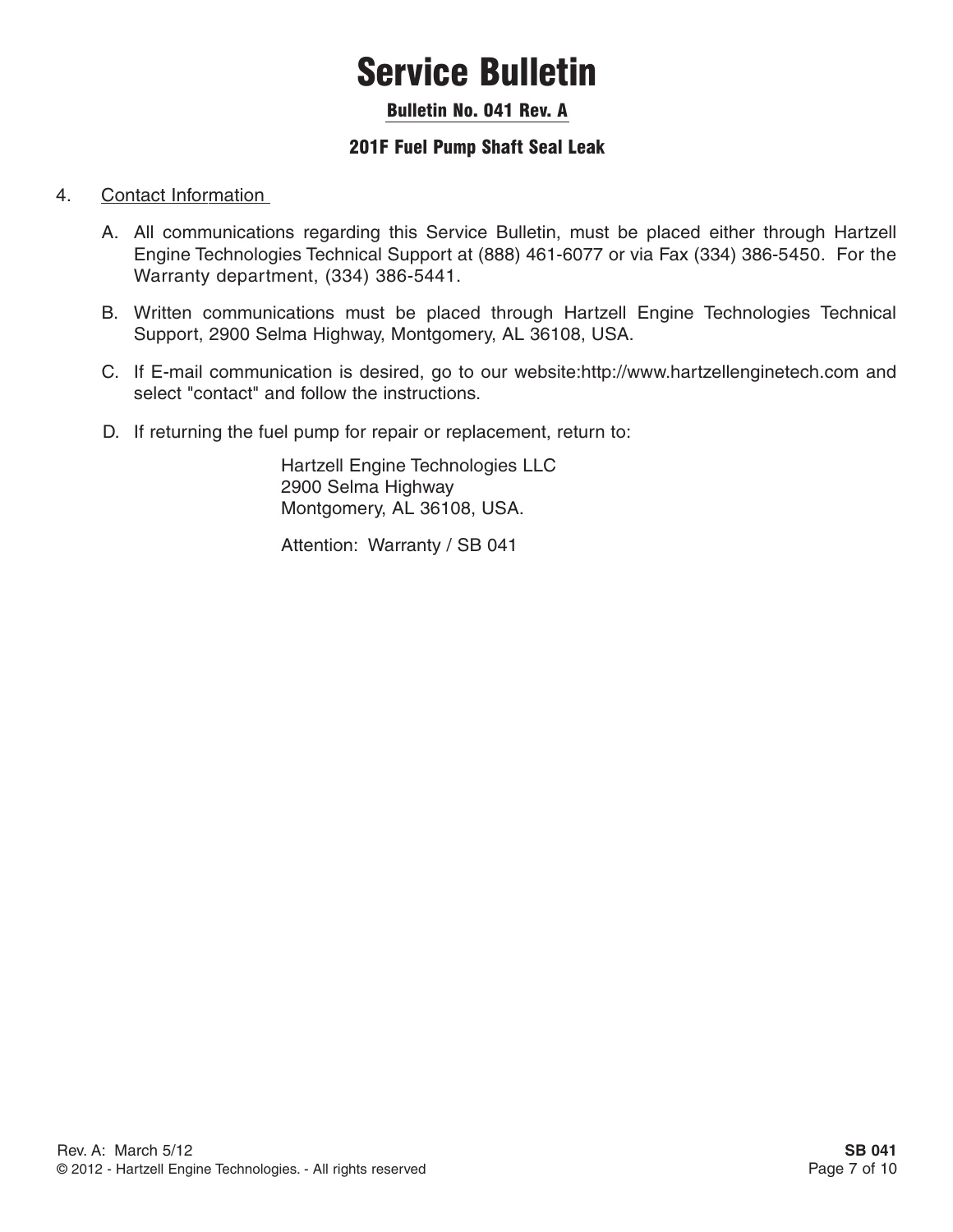Bulletin No. 041 Rev. A

201F Fuel Pump Shaft Seal Leak

**Figure 1 - 201F Inlet / Outlet & Drains**



**\*** The fuel inlet or outlet varies by part number.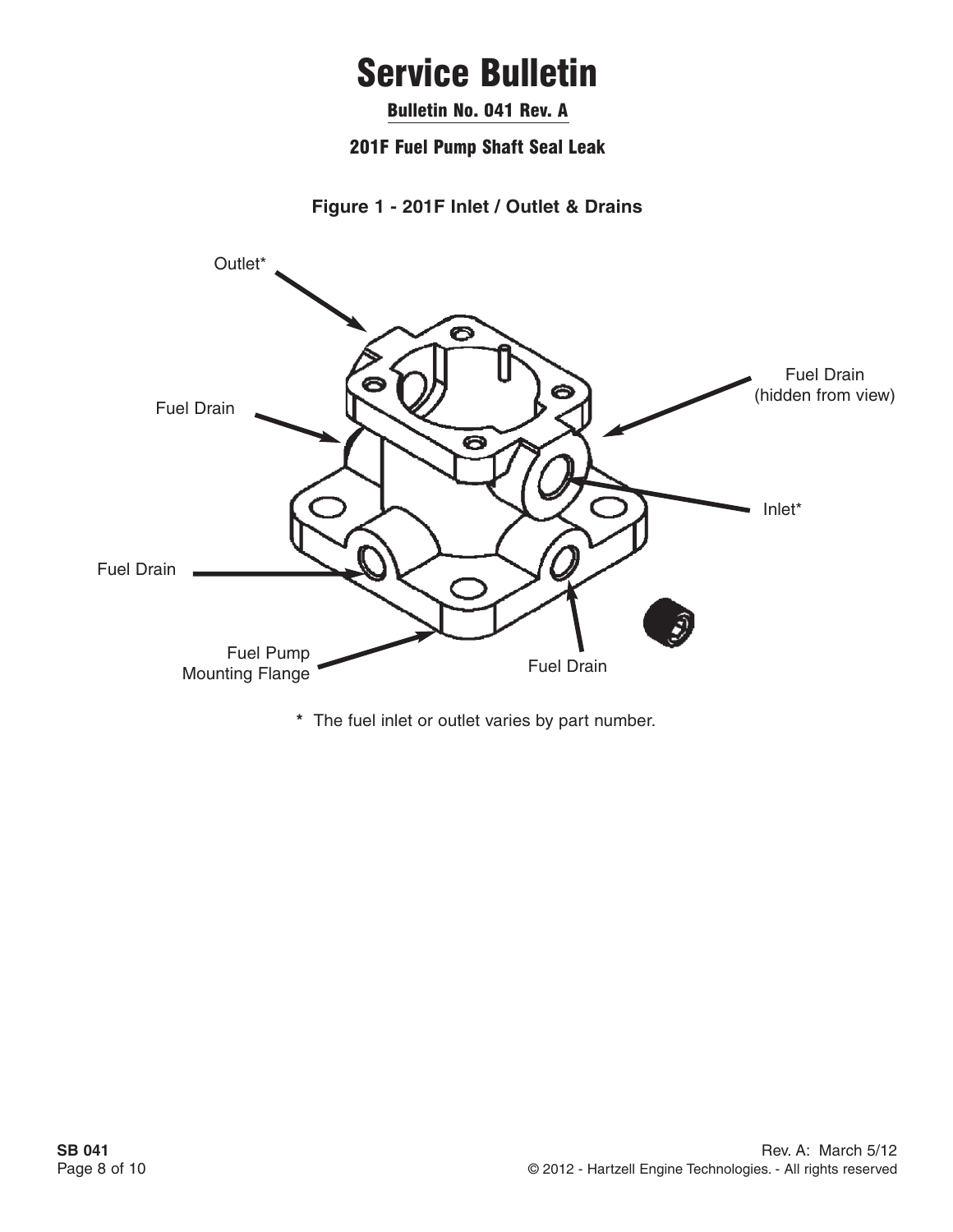Bulletin No. 041 Rev. A

### 201F Fuel Pump Shaft Seal Leak

## **Table 1 - Cross Reference**

| <b>Part Number</b><br><b>HET Fuel Pump</b> | <b>Part Number</b><br><b>Textron Lycoming</b><br>(Ref. Only) | <b>Lycoming Engine</b><br><b>Installation Eligibility</b>                                                                                                                                             |
|--------------------------------------------|--------------------------------------------------------------|-------------------------------------------------------------------------------------------------------------------------------------------------------------------------------------------------------|
| 201F-5001                                  | 62D26030                                                     | IO-540-G1B5; IO-540-GID5;<br>IO-540-J4A5; IO-540-R1A5;<br>IO-720-A1A; IO-720-A1B                                                                                                                      |
| 201F-5002                                  | 62D26031                                                     | IO-720-A1A; IO-720-A1B                                                                                                                                                                                |
| 201F-5003                                  | 62D26032                                                     | IO-540-G1C5; IO-540-K1A5;<br>IO-540-K1B5; IO-540-K1F5;<br>IO-320-C1A; IO-320-F1A                                                                                                                      |
| 201F-5004                                  | 62D26033                                                     | IO-360-A1B; TIO-360-A1B                                                                                                                                                                               |
| 201F-5005                                  | 62D26034                                                     | IO-540-A1A5; IO-540-G1B5;<br>IO-540-G1D5; IO-540-K1C5;<br>IO-540-K1D5; IO-540-K1F5;<br>IO-540-L1A5; IO-540-P1A5;<br>IO-360-B1D; TIO-540-A2B;<br>TIO-540-C1A; TIO-540-E1A;<br>TIO-540-G1A; TIO-540-H1A |
| 201F-5006                                  | 62D26035                                                     | IO-540-K1A5D; TIO-360-C1A6D;<br>$LIO-320-C1A$                                                                                                                                                         |
| 201F-5007                                  | 62D26036                                                     | IO-540-M2A5D; TIO-540-AA1AD;<br><b>TIO-540-AB1AD</b>                                                                                                                                                  |
| 201F-5008                                  | 62D26037                                                     | TIO-540-AF1A; TIO-540-AF1B                                                                                                                                                                            |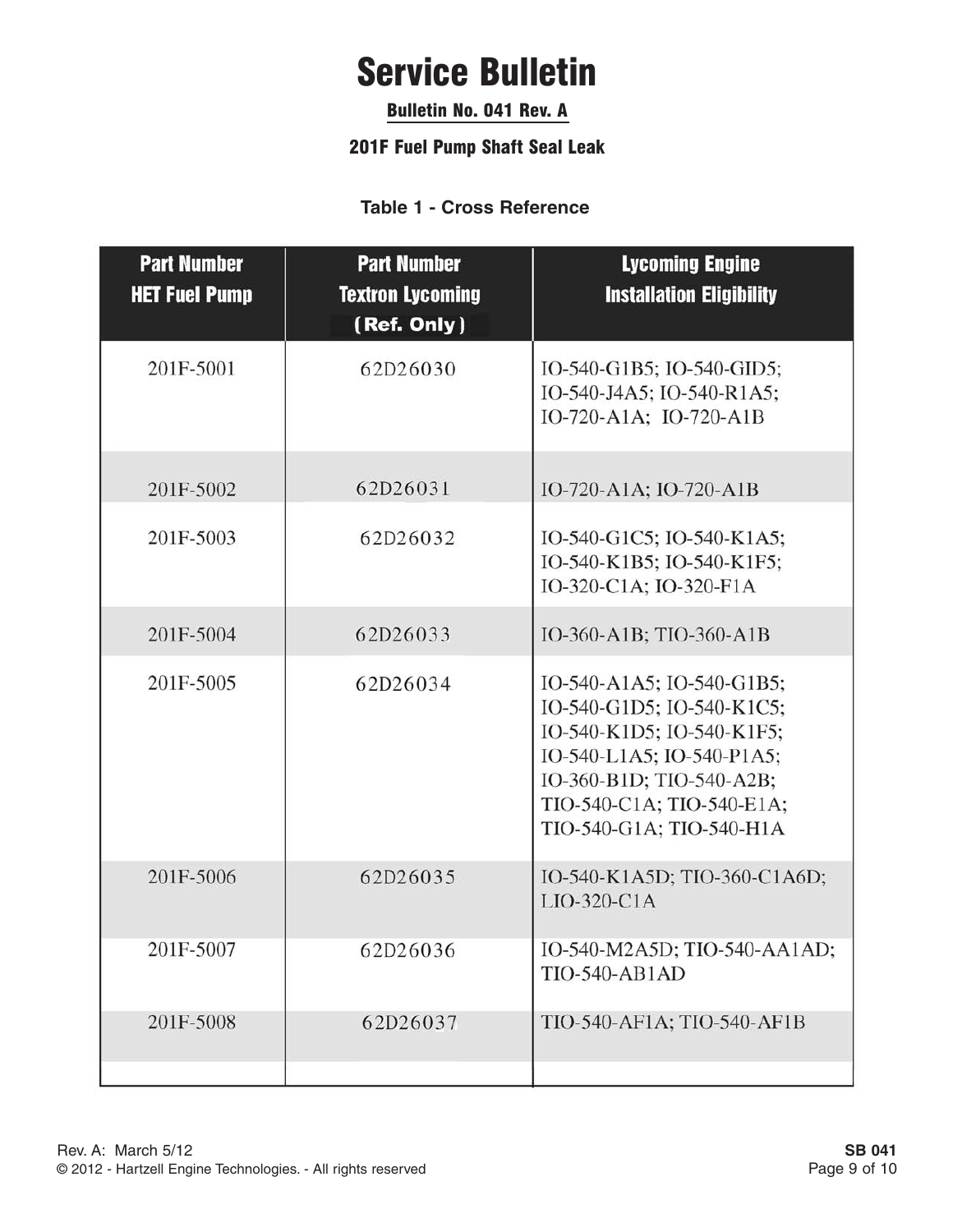Bulletin No. 041 Rev. A

201F Fuel Pump Shaft Seal Leak

**Intentionally Left Blank**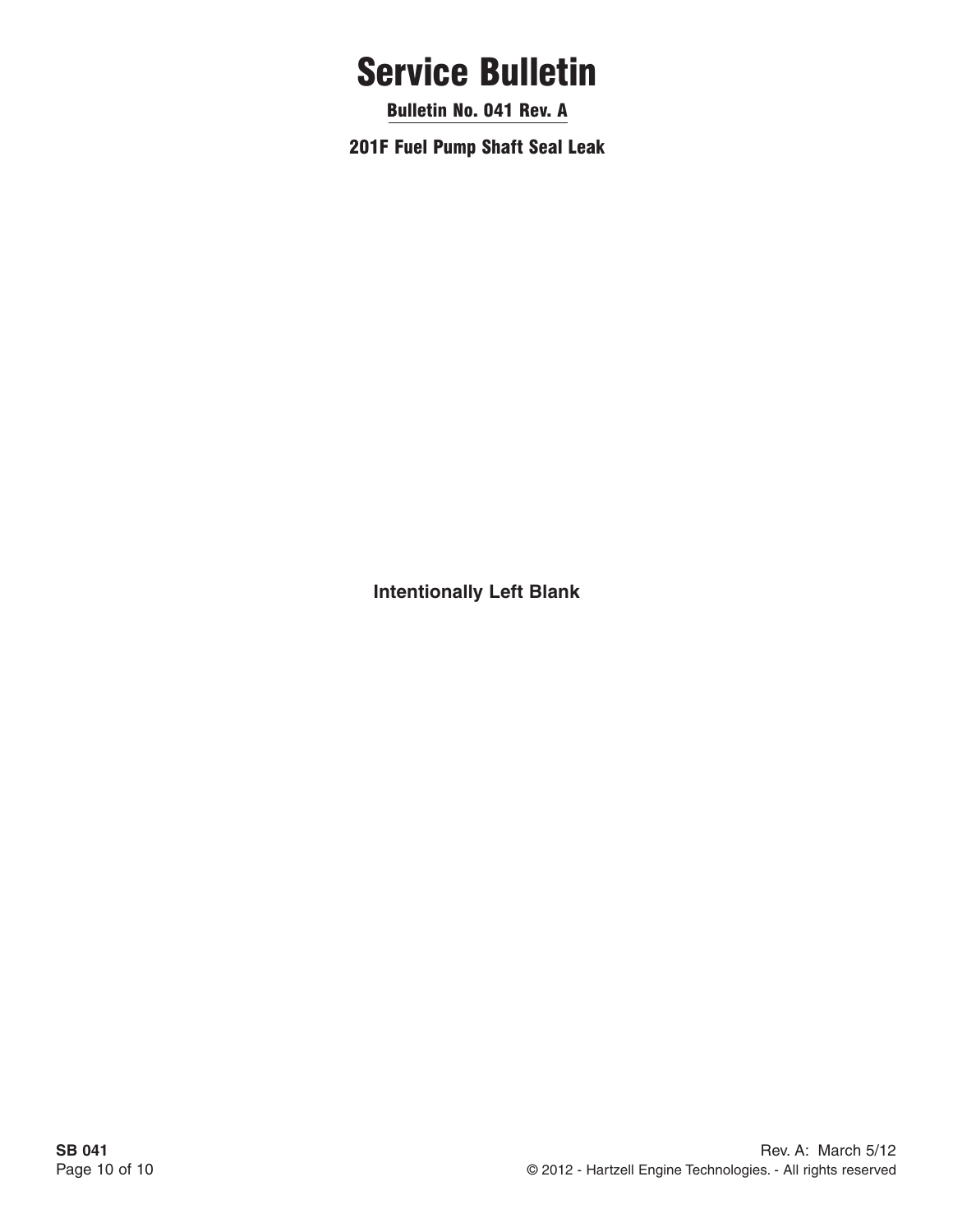### APPENDIX I **COMMERCIAL ASSISTANCE:**

In addition to warranty coverage provided by the HET (formerly KAES) Limited Warranty, HET will provide additional commercial assistance to comply with SB041 Rev. A under the terms outlined in this Appendix.

**Commercial Assistance:** the following will be provided with the submission of a completed PPCR (Attachment A, Sections I and II only) along with copies of invoices showing breakdown of labor charges and log book entries. This will serve as a claim form when received by HET warranty department. All commercial assistance for SB 041 Rev. A ends one-hundred eighty (180) days from the date of this service bulletin.

If the unit is not sent to HET for repair or rebuild, a completed PPCR (Attachment A, with all Sections completed) along with copies of invoices showing breakdown of labor charges and log book entries must be submitted. This will serve as a claim form when received by HET warranty department (pre-approval required). All commercial assistance for SB 041 Rev. A ends one-hundred eighty (180) days from the date of this service bulletin.

**Identification**: Labor is negligible.

**Removal and Installation**: Up to two (2) hours labor (up to \$150 maximum) per engine. **(includes gaining access)** This assistance is for affected HET fuel pumps only, no assistance will allowed for others.

**Testing:** Up to one (1) hour labor (up to \$75 maximum) per engine.

**(only)** This assistance is for affected HET fuel pumps only, no assistance will allowed for others.

**Within North America** for units sent to HET there will be no charge for this work and unit will be returned shipping pre-paid by the same method as received.

**Outside North America** for units sent to HET there will be no charge for this work and will be returned shipping pre-paid, less any applicable duties, by the same method as received. As an alternative, HET will provide a labor allowance of 3 hours labor (up to US \$225 maximum) for units sent to nearest qualified facility. Pre-approval required, call (334) 386-5441. or E-mail: warranty@hartzellenginetech.com

#### **WARRANTY STATEMENT:**

- A. The sole warranty for the actions within this Service Bulletin are contained in the HET Limited Warranty Policy issued with the purchase of each new or rebuilt 201F fuel pump (see terms and conditions therein).
- B. Commercial assistance may apply as stated in Appendix 1. Attachment A of this Service Bulletin is required.
- C. Issuance of this Service Bulletin in no way constitutes an implied or expressed warranty of any kind.
- D. This publication does not imply or state any responsibility for the workmanship of any person or entity performing work or maintenance on the engine or aircraft fuel system.

#### **SHIPPING INFORMATION: (when returning to HET)**

The 201F fuel pump must be securely packed and packaged so no fluid will seep into the shipping container. A copy of "Attachment A" must have "Customer Information" and "Product or Component Information" sections filled out completely and included inside the shipping container. The 201F fuel pump must be received assembled and undamaged to qualify for repair. Address package to Hartzell Engine Technologies LLC, Warranty Department, 2900 Selma Highway, Montgomery, AL 36108, USA. Also mark "WARRANTY DEPT / SB 041A" clearly on the outside of the shipping container. **HET will only pay for return shipping by the same method as received. (next day, ground, etc.)**

#### **CONTACT INFORMATION:**

All communications regarding this service bulletin, must be placed either through Hartzell Engine Technologies Technical Support at (888) 461-6077 or via Fax (334) 386-5450. For the Warranty department, (334) 386-5441. Written communications must be placed through Hartzell Engine Technologies Technical Support, 2900 Selma Highway, Montgomery, AL 36108, USA.

If e-mail communication is desired, go to our website: http://www.hartzellenginetech.com and select "contact"and follow the instructions.

-1